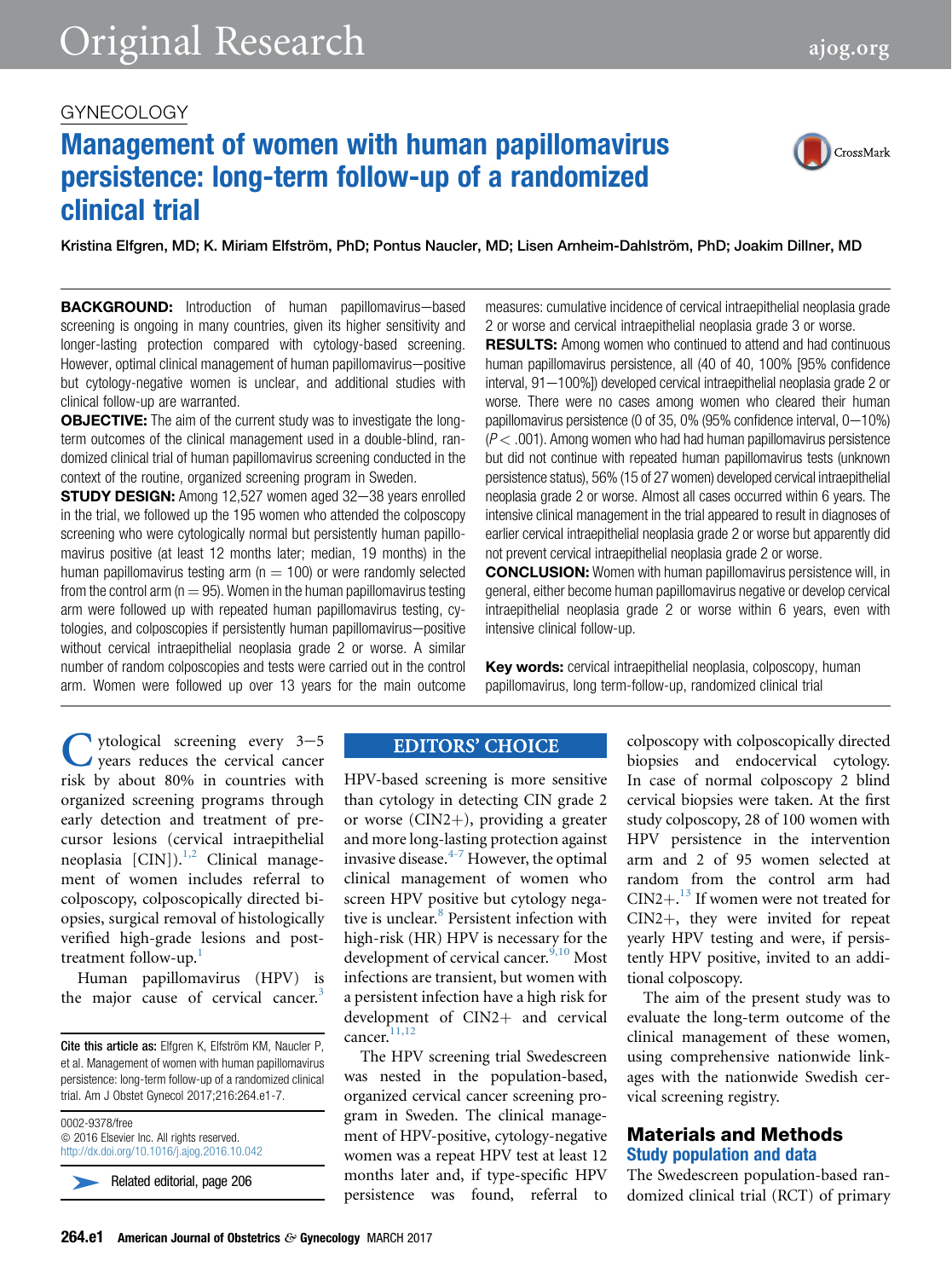HPV screening was started in May 1997. Women aged  $32-38$  years attending organized screening in 5 different regions of Sweden were invited to participate. In Sweden, women are invited for organized screening only if they have not had any recent opportunistic smears. No further exclusion criteria were used.

Since 1997, the trial participants have been followed up with registry linkages. Using unique personal identification numbers, linkages to the Swedish National Cervical Screening Registry (NKCx) have been performed up to December 2012 to identify all histological endpoints occurring among study participants, regardless of whether the histological endpoint was the result of study colposcopies. Until the primary endpoint of the study was reached (protection against  $CIN2$ <sup>+</sup> in a second screening round), all histopathologies were rereviewed by an expert pathologist.<sup>13</sup>

For the long-term follow-up after this point, routine histopathological diagnoses were used and identified through linkage to the NKCx. The current analysis makes use of the re-reviewed histopathologies from the active study period and routine histopathological diagnoses that were obtained for lesions occurring outside the study colposcopies and during the long-term follow-up.

## Randomization and masking

In total, 12,527 women were enrolled, following informed consent, and randomized 1:1 to HPV and cytology double testing (intervention arm,  $n = 6257$ ) or cytology only (control arm,  $n = 6270$ ).<br>Women were randomized using randomized computer-generated random numbers by an independent institute (the Cancer Registry of Stockholm). Further details on the study protocol have been published previously.<sup>[14](#page-5-0)</sup> Both the study participants and the colposcopists were blinded to the women's HPV status. The trial was unblinded in August 2003, after the completion of the first study colposcopies and 3 years after recruitment concluded.

# Intervention HPV DNA testing

For all women, a Papanicolaou smear and a brush sample for HPV DNA testing were collected. All samples were analyzed in the intervention arm as well as a random sample of the control arm. HPV DNA testing was conducted using polymerase chain reaction with  $GP5+/-$ 6+ polymerase chain reaction primers and subsequent typing with reverse dotblot hybridization. The assay correlated well to the HPV assay used in other clinical validation studies.[15](#page-5-0)

# Colposcopy follow-up

In the intervention arm, women who were HPV positive and cytology negative at enrollment were invited for a second HPV test at least 12 months later (median actual attendance, 19 months; interquartile range,  $15-27$  months). At baseline, 433 women were HPV positive, of which 341 were cytology negative and therefore invited to a second HPV test. A total of 270 women attended the second HPV test, of which 119 women (44%) had type-specific HPV persistence and were subsequently invited to colposcopy (100 women attended). $13$  In the control arm, 111 women were selected at random for mock HPV testing and subsequent colposcopies to control for ascertainment bias (95 women attended). The results of the first study colposcopies have been published.<sup>[13](#page-5-0)</sup>

Following the first study colposcopy, women who had not been treated for  $CIN2+$  were invited for yearly repeat HPV tests. Throughout the study, all cytological abnormalities were managed according to the routine procedures used in the Swedish organized screening program. Women with continuous typespecific HPV persistence as well as a similar number of randomly chosen control women were invited for additional colposcopies [\(Figure 1](#page-2-0)). Subsequent colposcopies were performed according to the same protocol and conducted by the same gynecologists as the first study colposcopies, except that HPV test results were unblinded.

The protocol included an examination of the transformation zone for visibility, maturation, and epithelial changes. Five percent acetic acid was applied to identify undifferentiated epithelia or inflammation as well as CIN.

The dimension and border of abnormal areas were assessed by application of 5% potassium iodine to the ectocervix. All acetowhite areas, including metaplasia (undifferentiated epithelium), inflammation, and neoplasia were considered as abnormal colposcopies and biopsied. The endocervix was sampled with a  $cv$ tobrush. $16$ 

Blind biopsies were taken at 12 o'clock and 6 o'clock on the ectocervix close to the squamocolumnar junction if the colposcopy was considered to be normal, according to standard protocol at the time.<sup>[13](#page-5-0)</sup> Treatment and further management of the women based on the results of cytologies and histopathologies followed the routine procedures of the screening program.

# Statistical analysis

The 195 women who attended the first study colposcopies were followed up using registry linkages. The start of the follow-up was the date of the first test in the RCT. The first instance of histologically confirmed  $CIN2+$  or  $CIN3+$  were identified through the study colposcopies and linkages to the NKCx. Women were censored at the last registered testing date, which is appropriate for screen-detected disease. There were no cases of invasive disease found during follow-up in either arm.

Linkages to the Swedish population registry found that 191 of 195 women were alive and resident in Sweden throughout the follow-up. Two women were deceased (both in the intervention arm) and 2 women had emigrated. All 195 women were alive and resident in Sweden for >5 years. Women were categorized as having a known persistence status (time frame determined as a positive HPV test result plus 1 year for the analysis), unknown persistence status (no HPV test performed 1 year after the last HPV test; in other words, more than 1 year since the last HPV test was taken), HPV type-specific clearance after persistence, and HPV negativity after persistence. Women who switched types were persistently positive for one type and then at a subsequent test were negative for the initial type but positive for a new type.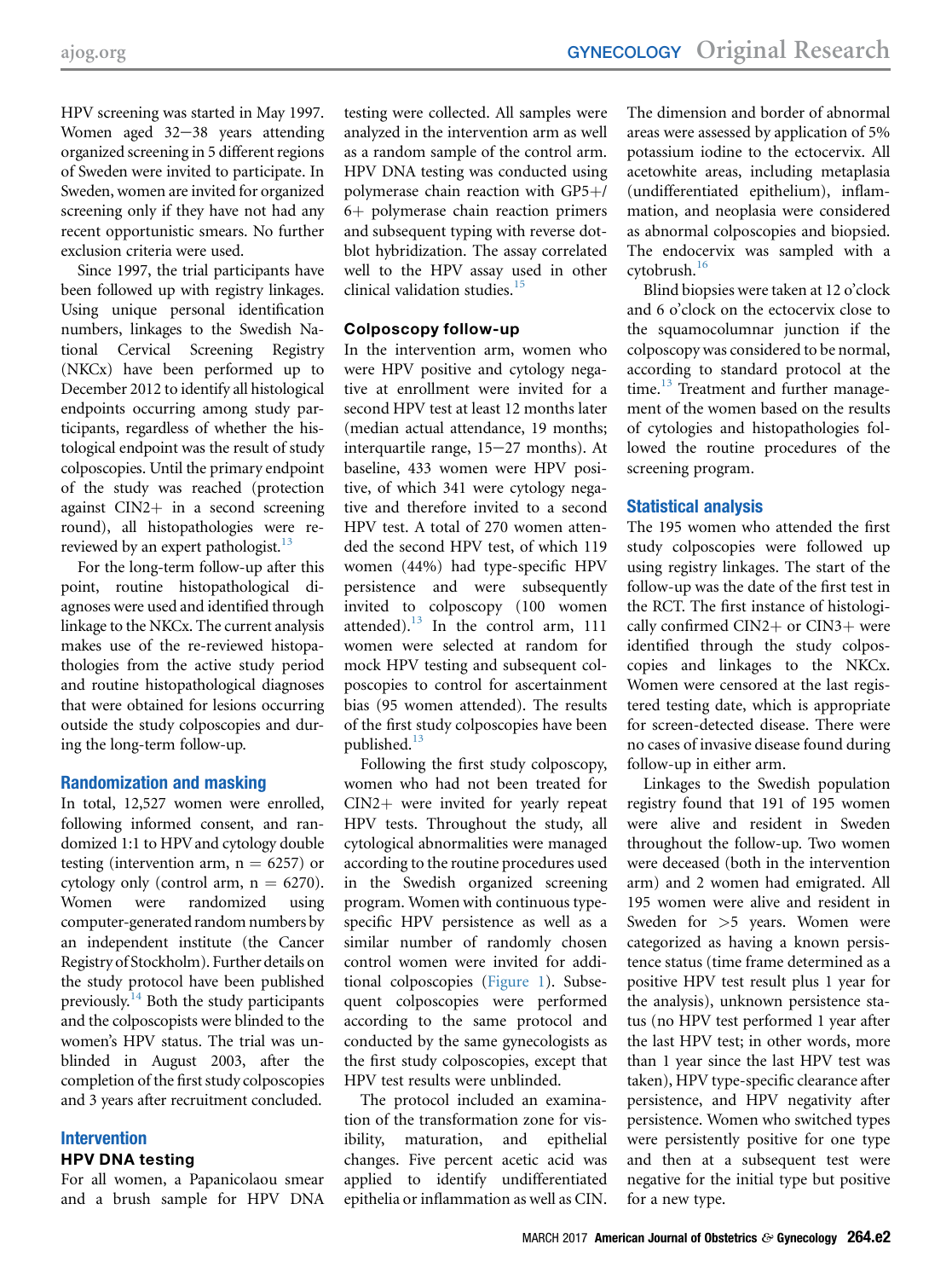<span id="page-2-0"></span>

CONSORT flow chart of colposcopic and registry-based follow-up of women in the intervention (HPV type—specific persistence) and control arms of the Swedescreen study.

CIN2+, cervical intraepithelial neoplasia grade 2 or worse; CONSORT, Consolidated Standards of Reporting Trials; HPV, human papillomavirus.

Elfgren et al. Management of women with human papillomavirus persistence. Am J Obstet Gynecol 2017.

Absolute risks for  $CIN2+$  and  $CIN3+$ were calculated for the entire follow-up period (13 years). Cumulative incidence proportions of  $CIN2+$  and  $CIN3+$  were estimated using 1 minus the Kaplan-Meier curves.

All analyses were completed using STATA 11 (StataCorp, College Station, TX). The Swedescreen study was approved by the ethical review board in Stockholm, Sweden (DNR 1996/305). The long-term follow-up of the Swedescreen study had an additional approval from the ethical review board in Stockholm, Sweden (DNR 2012/780-32).

## **Results**

In total, 195 women with a normal cytology attended the first study colposcopies (100 women in the intervention arm with persistent HR HPV infection and 95 randomly selected women from the control arm). The  $CIN2 + \text{cases detected at the first study}$ <br>colposcopy have previously been colposcopy have previously been<br>described.<sup>13</sup> During the long-term During the long-term follow-up (up to 13 years), linkages were made to the national screening registry NKCx.

All 195 women were found to have had additional cytologies in the national registry (mean number of cytologies, 8; range,  $4-17$ ) and 192 of 195 of the biopsies from the per-protocol colposcopies were identified in the registry (mean number of cervical histopathologies, 2; range,  $1-9$ ). An additional 25  $CIN2$  diagnoses occurred in the intervention arm, but no further  $CIN2+$ occurred in the control arm.

Among the 102 women with initial HR HPV type-specific persistence (all 100 women in the intervention arm and 2 among the randomly selected women in the control arm), the absolute risk for  $CIN2+$  over the long-term follow-up was 54% (55 of 102, 95% confidence interval  $\left[CI\right]$ , 44–63%) and the risk for CIN3þ was 32% (33 of 102, 95% CI,  $24-42\%$ ). By study arm, the risks for  $CIN2+$  was 54% in the intervention arm and 2% in the control arm (log rank value of  $P < .001$ ).

Persistence by type was as follows: 25 women with HPV 16, 11 with HPV18, 31 with HPV 31, with 6 HPV 33, 9 with HPV 45, and 20 with other HR HPV (not shown). Among the 25 women with a type 16 persistence, 68% (17 of 25, 95% CI,  $48-83\%$ ) and  $56\%$  (14 of 25, 95%) CI,  $37-73%$  developed CIN2+ and  $CIN3+$ , respectively (not shown). Persistence with HPV16 conferred the highest risk for CIN2+ followed by HPV 18 (7 of 11, 64% [95% CI, 35-85%]),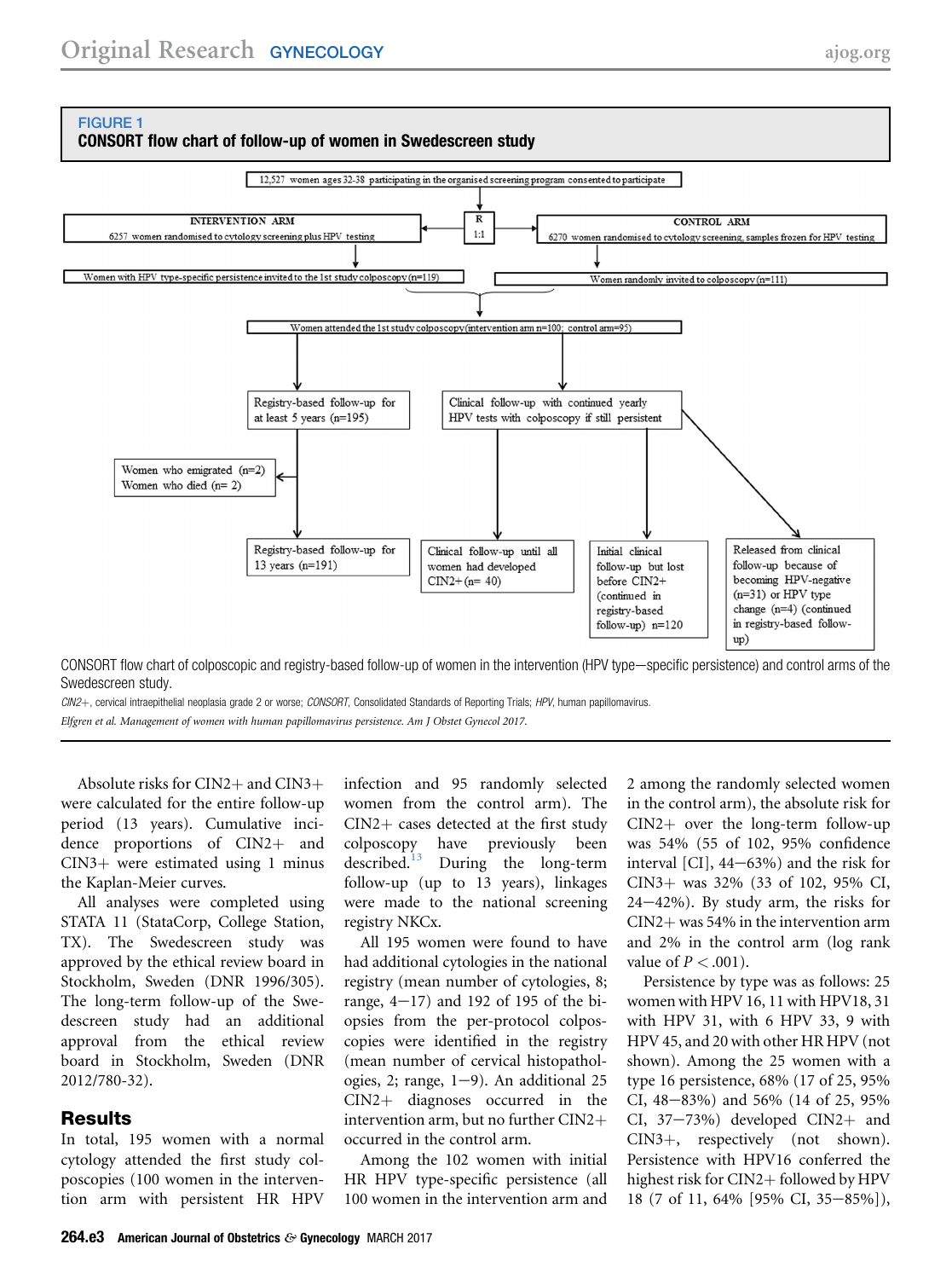HPV 31 (18 of 31, 58% [95% CI, 41e74%]), HPV 33 (3 of 6, 50% [95% CI,  $44-100\%$ ]), HPV 45 (4 of 9, 44%  $[95\%$  CI,  $19-73\%$ ]), and other HR types  $(6 \text{ of } 20, 30\%$  [95% CI, 15-52%]) (not shown). None of the women in the control arm who were HR HPV negative at baseline developed  $CIN2+$  during follow-up (not shown).

The cumulative incidence proportion of CIN2+ increased steadily in the intervention arm in the first 6 years of follow-up. However, after 6 years, only 3 additional cases of CIN2+ occurred (Figure 2). For  $CIN3+$ , the pattern was similar, with only 1 additional case occuring after 6 years (Figure 3). Among the 40 women who attended repeat testing and were known to be continuously HPV persistent, all 40 of 40 developed  $CIN2+$  within 7 years of the baseline HPV-positive test result [\(Figure 4\)](#page-4-0); 63% (95% CI, 48-77%) and 98% (95% CI, 89-100%) had developed  $CIN2+$  at  $CIN3+$  after 6 years of followup, respectively.

The risks for women who had not attended a yearly repeat test and had an unknown persistence status were similar to the risk seen for all women who had had persistence at baseline (50% devel-oped CIN2+ within 7 years) ([Figure 4](#page-4-0)). In this group,  $11\%$  (95% CI,  $4-31\%$ ) and 46% (95% CI, 29-66%) developed  $CIN2+$  at  $CIN3+$  after 6 years of followup, respectively. None of the women who had initially had HPV persistence developed  $CIN2+$  following a negative HPV test (clearance,  $n = 31$ ) or following a type switch  $(n = 4)$ [\(Figure 4](#page-4-0)).

## Comment

Our results provide evidence of a very high long-term risk of  $CIN2+$  among women with continuous HPV persistence, even with an initially negative cytology and negative colposcopically directed biopsies. We also provide evidence that women who had had HPV persistence but have become HPV negative are not at measurable long-term risk of CIN2+. We find that women with HPV persistence over 7 years either develop CIN2+ or become HPV negative.



The cumulative incidence proportion of  $CIN2$  in the intervention (gray line) and control (black line) arms of the Swedescreen study over 13 years of follow-up.

 $CIN2+$ , cervical intraepithelial neoplasia grade 2 or worse.

**FIGURE 2** 

Elfgren et al. Management of women with human papillomavirus persistence. Am J Obstet Gynecol 2017.

If HPV-based primary screening had identified a group of continuously HPV-positive women who do not develop any treatable lesions and may

need very long-term clinical follow-up, this would have been a significant burden. However, because all of the women with continuous HPV



The cumulative incidence proportion of  $CIN3$  in the intervention (grey line) and control (black line) arms of the Swedescreen study over 13 years of follow-up.

 $CIN3+$ , cervical intraepithelial neoplasia grade 3 or worse.

Elfgren et al. Management of women with human papillomavirus persistence. Am J Obstet Gynecol 2017.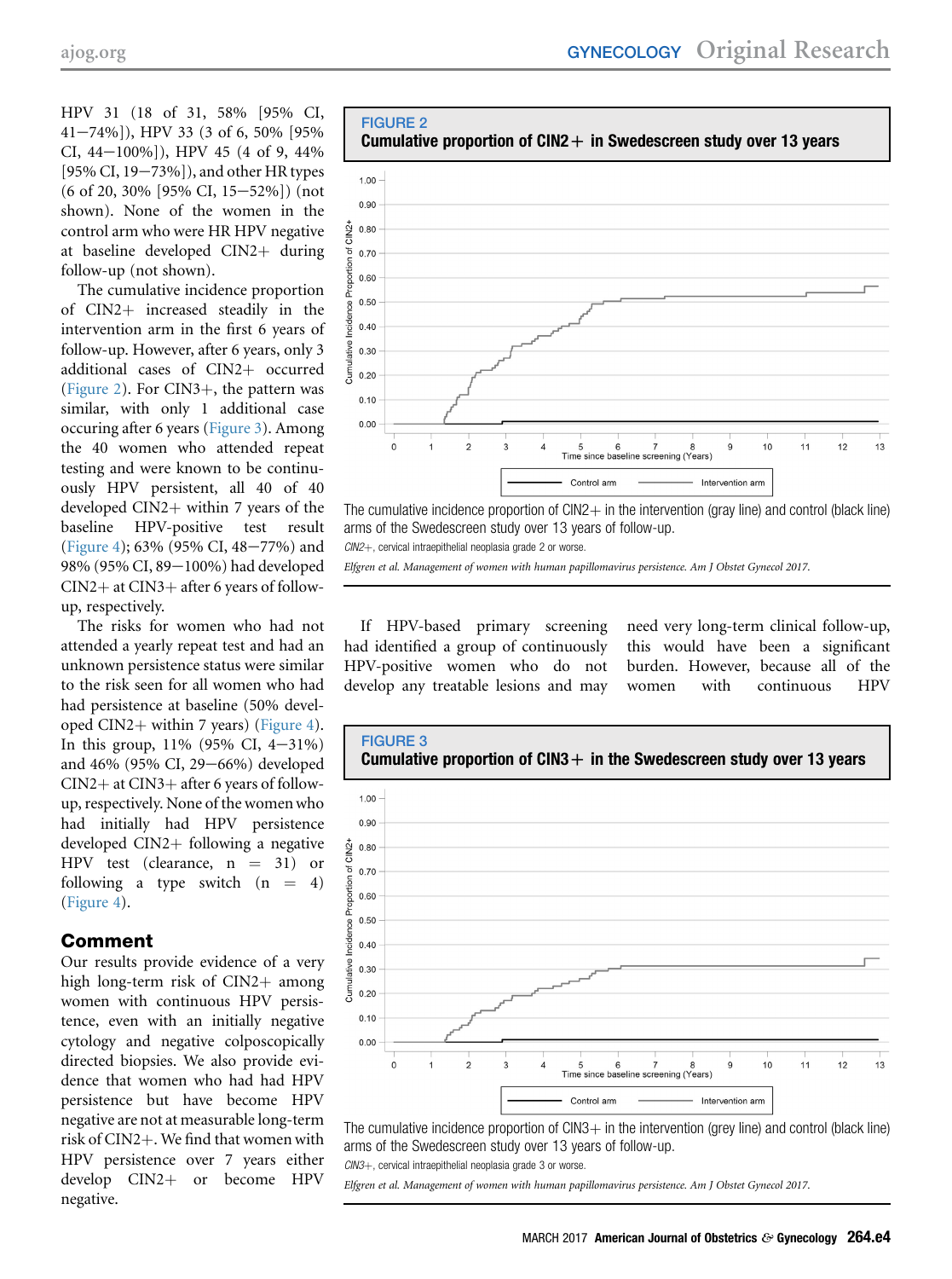<span id="page-4-0"></span>

The lines represent women with a known persistence status (black line;  $n = 40$ ), unknown persistence status (dashed line;  $n = 27$ ), HPV type switch (clearance of the previously persistent type; dotted line;  $n = 4$ ), and HPV negativity after persistence (dash-dot line;  $n = 31$ ). The last 2 lines are entirely overlapping because there were no events detected during follow-up for both the latter 2 groups.

 $CIN2+$ , cervical intraepithelial neoplasia grade 2 or worse; HPV, human papillomavirus. Elfgren et al. Management of women with human papillomavirus persistence. Am J Obstet Gynecol 2017.

persistence developed CIN2+ and because no cases were seen among women with HPV clearance, continued follow-up of women with HPV persistence after 7 years does not appear to be required. Although our numbers are small, it seems that HPV 16 carries a particularly high risk for  $CIN2+$  and  $CIN3+$  when persistent, suggesting that women with HPV 16 persistence could be a priority.

The fact that the  $CIN2+$  lesions continued to appear for 7 years during intensive clinical follow-up, suggests that intensive clinical follow-up of women with HPV persistence is not able to prevent  $CIN2+$  lesions from developing and merely resulted in a somewhat earlier diagnosis of these lesions (cf, Figure 4). This suggests that ensuring that women with HPV persistence are not lost to follow-up should be prioritized over the intensity of the clinical management.

There were no cases of invasive cancer in the cohort, regardless of whether the women had attended intensive clinical follow-up or not. Too intensive management (yearly repeat tests) may result in the result that women drop out of the followup, which, considering the very high  $CIN2+$  risks, is potentially unsafe. More conservative management strategies with repeat tests at 3 and 6 years, but during which every effort is made to ensure a high attendance rate, may be preferable.

The Swedescreen RCT was nested within the population-based cervical screening program in Sweden. Therefore, the study participants are representative of women attending screening, and the results should be generalizable to the general screening population. Because randomly selected women from the control arm underwent the same study procedures of repeated HPV testing, endocervical cytology, colposcopy, and colposcopy-directed biopsies, verification bias is likely to be limited.

Additional strengths of the study include the extensive length of follow-up

(13 years) and the fact that all women had additional tests on follow-up, identified using linkages to a nationwide and comprehensive screening registry. The population coverage of the screening program in Sweden at the 3-5 year recommended intervals is 82% and the 6 year population coverage is 91%.<sup>[17](#page-5-0)</sup> Among women who have previously attended screening, the future coverage tends to be higher than in the general population, and the fact that all women in the trial group could be followed up is therefore not surprising.

Limitations of the study include the fact that routine histopathological results were used after the first study colposcopy. Also, several women dropped out from the yearly HPV tests offered, resulting in the fact that it is unknown whether their HPV persistence continued or whether these women had cleared their HPV. The high dropout rate and the limited benefits obtained with intensive follow-up with yearly HPV testing and extended gynecological investigations further suggest that a less intensive clinical follow-up (eg, repeat HPV testing at 3 and 6 years with referral only if continuous HPV persistence) is warranted.

A note of caution is needed, however, because the safety of such intervals is impacted by the risk of overlooked high-grade lesions at colposcopy<sup>[18](#page-5-0)</sup> and the quality of the HPV testing performed because it cannot be assumed that all HPV tests have the same predictive ability as the HPV test used in the Swedescreen RCT. Evidence from laboratories participating in the global HPV LabNet HPV genotyping proficiency panel studies indicates that laboratory performance has improved overall, $^{19}$  $^{19}$  $^{19}$  but continued quality assurance and monitoring of HPV tests used in screening is needed. The very high risks for  $CIN2+$ seen among women with continuous persistence after 6 years suggest that diagnostic conization could be considered if the colposcopy is not adequate after continuous persistence for 6 years or more.

HPV persistence has been confirmed to be consistently and significantly associated with the development of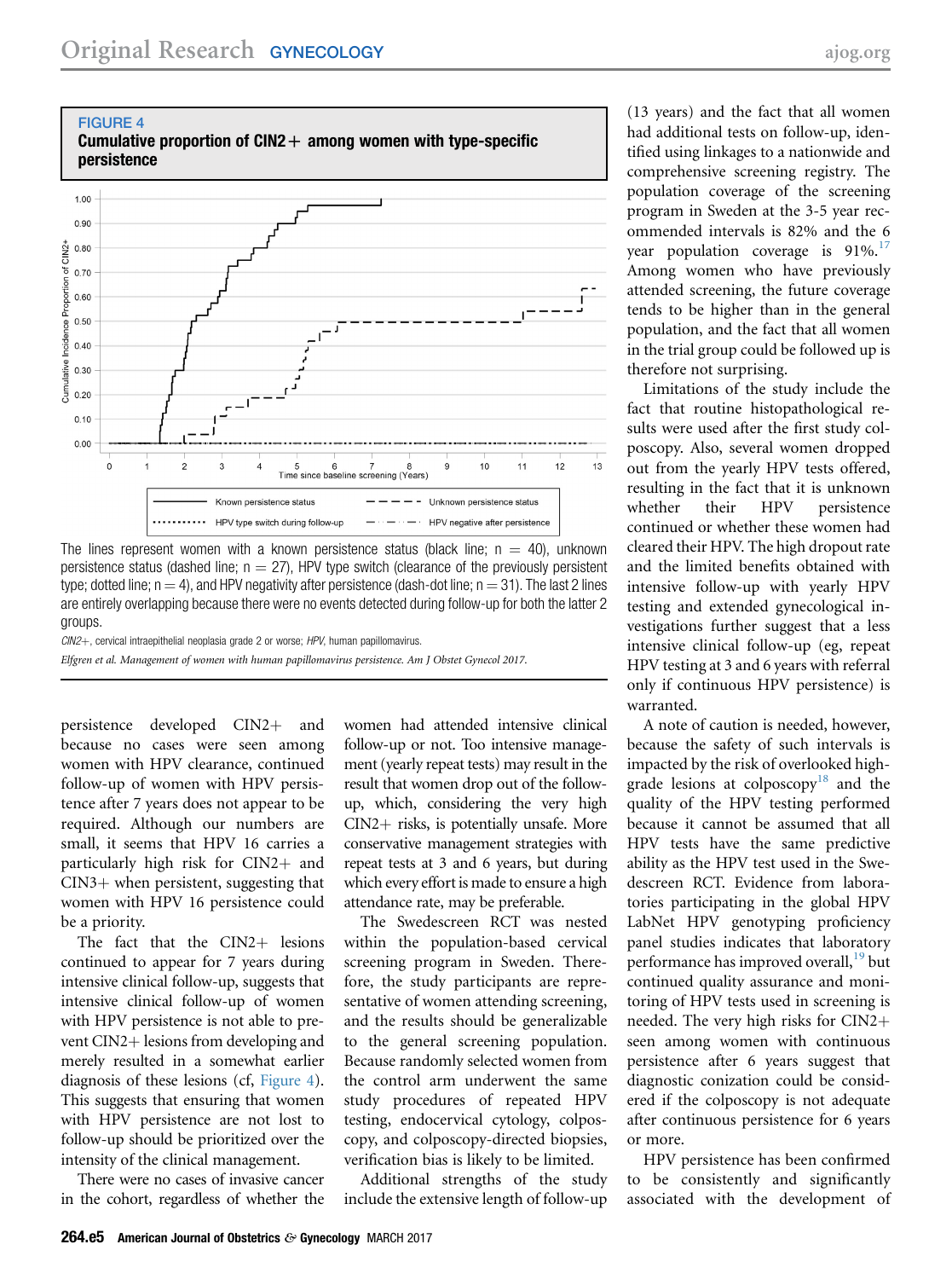<span id="page-5-0"></span>high-grade lesions as described in a 2008 meta-analysis.<sup>20</sup> However, longterm persistence of HPV infections in the absence of cytological abnormalities has also been reported. $21$  In that study, no comment on management was given.<sup>21</sup> A population-based study in Colombia focusing on women who were cytology negative at baseline and examining prevalent and incident HPV infections and risk for high-grade lesions showed that HPV type 16 persistence carried a particularly high risk for CIN2/3. $^{22}$ 

Data from the Guanacaste population-based cohort study reflects our finding that very few infections persist without the development of a  $CIN2+$  lesion and highlights the importance of duration of infection. $^{23}$ Compared with our publication of the results from the first study colposcopies, $13$  this long-term follow-up provides further evidence on the clinical management of cytologynegative and persistently HPVpositive women.

Additionally, this analysis provides 13 years of follow-up for this subcohort of the Swedescreen trial, demonstrating the long-term risk for  $CIN2 + by$  persistence status and in the context of an intensive clinical follow-up of women with HPV persistence. In our material, we found that women who clear HPV persistence were not at a measurable risk of  $CIN2+$ . Although this suggests that these women may be safely returned to routine screening, reappearance of an HPV infection is possible, and treated women may still be at risk for reinfection and repeated  $CIN2+<sup>24</sup>$  $CIN2+<sup>24</sup>$  $CIN2+<sup>24</sup>$ 

Whereas following up women with HPV persistence (having an increased risk for high-grade lesions) is more easily facilitated by an organized program, this issue can be solved in context-specific ways, depending on the clinician or health care unit responsible for care and the design of medical chart information systems. In low-resource settings, baseline testing is possible, but persistence testing poses additional challenges because follow-up over time may be limited by health care infrastructures.

In conclusion, the evidence of a very high 7 year risk of developing  $CIN2+$ among women with continuous HPV persistence, even with an initially negative cytology, indicates that follow-up for this length of time is a priority.

#### Acknowledgments

We thank the participating women and the past members of the Swedescreen study group including researchers, health care practitioners, and data managers. The funding sources of this study had no involvement in the study design; the collection, analysis, and interpretation of the data; the writing the report; or the decision to submit the paper. The study was registered [\(Clinicaltrials.gov](http://Clinicaltrials.gov) [number NCT00479375]).

#### References

1. [Arbyn M, Anttila A, Jordan J, et al. European](http://refhub.elsevier.com/S0002-9378(16)30978-4/sref1) [guidelines for quality assurance in cervical can](http://refhub.elsevier.com/S0002-9378(16)30978-4/sref1)[cer screening. 2nd ed. Luxembourg: Of](http://refhub.elsevier.com/S0002-9378(16)30978-4/sref1)fice for Offi[cial Publications of the European Commu](http://refhub.elsevier.com/S0002-9378(16)30978-4/sref1)[nities; 2008](http://refhub.elsevier.com/S0002-9378(16)30978-4/sref1).

2. [International Agency for Research on Can](http://refhub.elsevier.com/S0002-9378(16)30978-4/sref2)[cer. Cervix cancer screening/IARC handbooks](http://refhub.elsevier.com/S0002-9378(16)30978-4/sref2) [of cancer prevention. Vol 10. Lyon \(France\):](http://refhub.elsevier.com/S0002-9378(16)30978-4/sref2) [International Agency for Research on Cancer;](http://refhub.elsevier.com/S0002-9378(16)30978-4/sref2) [2005.](http://refhub.elsevier.com/S0002-9378(16)30978-4/sref2)

3. [Walboomers JM, Jacobs MV, Manos MM,](http://refhub.elsevier.com/S0002-9378(16)30978-4/sref3) [et al. Human papillomavirus is a necessary](http://refhub.elsevier.com/S0002-9378(16)30978-4/sref3) [cause of invasive cervical cancer worldwide.](http://refhub.elsevier.com/S0002-9378(16)30978-4/sref3) [J Pathol 1999;189:12-9.](http://refhub.elsevier.com/S0002-9378(16)30978-4/sref3)

4. [Mayrand MH, Duarte-Franco E, Rodrigues I,](http://refhub.elsevier.com/S0002-9378(16)30978-4/sref4) [et al. Human papillomavirus DNA versus Papa](http://refhub.elsevier.com/S0002-9378(16)30978-4/sref4)[nicolaou screening tests for cervical cancer.](http://refhub.elsevier.com/S0002-9378(16)30978-4/sref4) [N Engl J Med 2007;357:1579-88](http://refhub.elsevier.com/S0002-9378(16)30978-4/sref4).

5. [Bulkmans NW, Rozendaal L, Voorhorst FJ,](http://refhub.elsevier.com/S0002-9378(16)30978-4/sref5) [Snijders PJ, Meijer CJ. Long-term protective](http://refhub.elsevier.com/S0002-9378(16)30978-4/sref5) [effect of high-risk human papillomavirus testing](http://refhub.elsevier.com/S0002-9378(16)30978-4/sref5) [in population-based cervical screening. Br J](http://refhub.elsevier.com/S0002-9378(16)30978-4/sref5) [Cancer 2005;92:1800-2](http://refhub.elsevier.com/S0002-9378(16)30978-4/sref5).

6. [Ronco G, Dillner J, Elfstrom KM, et al. Ef](http://refhub.elsevier.com/S0002-9378(16)30978-4/sref6)ficacy [of HPV-based screening for prevention of inva](http://refhub.elsevier.com/S0002-9378(16)30978-4/sref6)[sive cervical cancer: follow-up of four European](http://refhub.elsevier.com/S0002-9378(16)30978-4/sref6) [randomised controlled trials. Lancet 2014;383:](http://refhub.elsevier.com/S0002-9378(16)30978-4/sref6) [524-32](http://refhub.elsevier.com/S0002-9378(16)30978-4/sref6).

7. [Elfstrom KM, Smelov V, Johansson AL, et al.](http://refhub.elsevier.com/S0002-9378(16)30978-4/sref7) [Long term duration of protective effect for HPV](http://refhub.elsevier.com/S0002-9378(16)30978-4/sref7) [negative women: follow-up of primary HPV](http://refhub.elsevier.com/S0002-9378(16)30978-4/sref7) [screening randomised controlled trial. BMJ](http://refhub.elsevier.com/S0002-9378(16)30978-4/sref7) [2014;348:g130.](http://refhub.elsevier.com/S0002-9378(16)30978-4/sref7)

8. [Katki HA, Kinney WK, Fetterman B, et al.](http://refhub.elsevier.com/S0002-9378(16)30978-4/sref8) [Cervical cancer risk for women undergoing](http://refhub.elsevier.com/S0002-9378(16)30978-4/sref8) [concurrent testing for human papillomavirus and](http://refhub.elsevier.com/S0002-9378(16)30978-4/sref8) [cervical cytology: a population-based study in](http://refhub.elsevier.com/S0002-9378(16)30978-4/sref8) [routine clinical practice. Lancet Oncol 2011;12:](http://refhub.elsevier.com/S0002-9378(16)30978-4/sref8) [663-72](http://refhub.elsevier.com/S0002-9378(16)30978-4/sref8).

9. [Munoz N, Castellsague X, de Gonzalez AB,](http://refhub.elsevier.com/S0002-9378(16)30978-4/sref9) [Gissmann L. Chapter 1: HPV in the etiology](http://refhub.elsevier.com/S0002-9378(16)30978-4/sref9) [of human cancer. Vaccine 2006;24\(Suppl 3\):](http://refhub.elsevier.com/S0002-9378(16)30978-4/sref9) [S3/1-10](http://refhub.elsevier.com/S0002-9378(16)30978-4/sref9).

10. [Ylitalo N, Josefsson A, Melbye M, et al.](http://refhub.elsevier.com/S0002-9378(16)30978-4/sref10) [A prospective study showing long-term infection](http://refhub.elsevier.com/S0002-9378(16)30978-4/sref10) [with human papillomavirus 16 before the](http://refhub.elsevier.com/S0002-9378(16)30978-4/sref10) [development of cervical carcinoma in situ.](http://refhub.elsevier.com/S0002-9378(16)30978-4/sref10) [Cancer Res 2000;60:6027-32](http://refhub.elsevier.com/S0002-9378(16)30978-4/sref10).

11. [Evander M, Edlund K, Gustafsson A, et al.](http://refhub.elsevier.com/S0002-9378(16)30978-4/sref11) [Human papillomavirus infection is transient in](http://refhub.elsevier.com/S0002-9378(16)30978-4/sref11) [young women: a population-based cohort](http://refhub.elsevier.com/S0002-9378(16)30978-4/sref11) [study. J Infect Dis 1995;171:1026-30.](http://refhub.elsevier.com/S0002-9378(16)30978-4/sref11)

12. [Ho GY, Bierman R, Beardsley L, Chang CJ,](http://refhub.elsevier.com/S0002-9378(16)30978-4/sref12) [Burk RD. Natural history of cervicovaginal](http://refhub.elsevier.com/S0002-9378(16)30978-4/sref12) [papillomavirus infection in young women. N Engl](http://refhub.elsevier.com/S0002-9378(16)30978-4/sref12) [J Med 1998;338:423-8](http://refhub.elsevier.com/S0002-9378(16)30978-4/sref12).

13. [Elfgren K, Rylander E, Radberg T, et al.](http://refhub.elsevier.com/S0002-9378(16)30978-4/sref13) [Colposcopic and histopathologic evaluation of](http://refhub.elsevier.com/S0002-9378(16)30978-4/sref13) [women participating in population-based](http://refhub.elsevier.com/S0002-9378(16)30978-4/sref13) [screening for human papillomavirus deoxy](http://refhub.elsevier.com/S0002-9378(16)30978-4/sref13)[ribonucleic acid persistence. Am J Obstet](http://refhub.elsevier.com/S0002-9378(16)30978-4/sref13) [Gynecol 2005;193:650-7.](http://refhub.elsevier.com/S0002-9378(16)30978-4/sref13)

14. [Naucler P, Ryd W, Tornberg S, et al. Human](http://refhub.elsevier.com/S0002-9378(16)30978-4/sref14) [papillomavirus and Papanicolaou tests to screen](http://refhub.elsevier.com/S0002-9378(16)30978-4/sref14) [for cervical cancer. N Engl J Med 2007;357:](http://refhub.elsevier.com/S0002-9378(16)30978-4/sref14) [1589-97.](http://refhub.elsevier.com/S0002-9378(16)30978-4/sref14)

15. [Jacobs MV, Snijders PJ, Voorhorst FJ, et al.](http://refhub.elsevier.com/S0002-9378(16)30978-4/sref15) [Reliable high risk HPV DNA](http://refhub.elsevier.com/S0002-9378(16)30978-4/sref15) testing by polymerase [chain reaction: an intermethod and intramethod](http://refhub.elsevier.com/S0002-9378(16)30978-4/sref15) [comparison. J Clin Pathol 1999;52:498-503.](http://refhub.elsevier.com/S0002-9378(16)30978-4/sref15)

16. [Jacobs MV, Snijders PJ, van den Brule AJ,](http://refhub.elsevier.com/S0002-9378(16)30978-4/sref16) [Helmerhorst TJ, Meijer CJ, Walboomers JM.](http://refhub.elsevier.com/S0002-9378(16)30978-4/sref16) [A general primer GP5](http://refhub.elsevier.com/S0002-9378(16)30978-4/sref16)+[/GP6\(](http://refhub.elsevier.com/S0002-9378(16)30978-4/sref16)+[\)-mediated](http://refhub.elsevier.com/S0002-9378(16)30978-4/sref16) [PCR-enzyme immunoassay method for rapid](http://refhub.elsevier.com/S0002-9378(16)30978-4/sref16) [detection of 14 high-risk and 6 low-risk human](http://refhub.elsevier.com/S0002-9378(16)30978-4/sref16) [papillomavirus genotypes in cervical scrapings.](http://refhub.elsevier.com/S0002-9378(16)30978-4/sref16) [J Clin Microbiol 1997;35:791-5](http://refhub.elsevier.com/S0002-9378(16)30978-4/sref16).

17. [Nationellt Kvalitetsregister för Cervixcancer](http://refhub.elsevier.com/S0002-9378(16)30978-4/sref17)[prevention. Förebyggande av livmoderhalscancer](http://refhub.elsevier.com/S0002-9378(16)30978-4/sref17) [i Sverige: Verksamhetsberättelse och Årsrapport](http://refhub.elsevier.com/S0002-9378(16)30978-4/sref17) [2014 med data till och med 2013. Stockholm](http://refhub.elsevier.com/S0002-9378(16)30978-4/sref17) [\(Sweden\): Nationellt Kvalitetsregister för Cervix](http://refhub.elsevier.com/S0002-9378(16)30978-4/sref17)[cancerprevention; 2014.](http://refhub.elsevier.com/S0002-9378(16)30978-4/sref17)

18. [Luyten A, Buttmann-Schweiger N, Luyten K,](http://refhub.elsevier.com/S0002-9378(16)30978-4/sref18) [et al. Early detection of CIN3 and cervical cancer](http://refhub.elsevier.com/S0002-9378(16)30978-4/sref18) [during long-term follow-up using HPV/Pap](http://refhub.elsevier.com/S0002-9378(16)30978-4/sref18) [smear co-testing and risk-adapted follow-up in a](http://refhub.elsevier.com/S0002-9378(16)30978-4/sref18) [locally organised screening programme. Int J](http://refhub.elsevier.com/S0002-9378(16)30978-4/sref18) [Cancer 2014;135:1408-16](http://refhub.elsevier.com/S0002-9378(16)30978-4/sref18).

19. [Eklund C, Forslund O, Wallin KL, Dillner J.](http://refhub.elsevier.com/S0002-9378(16)30978-4/sref19) [Global improvement in genotyping of human](http://refhub.elsevier.com/S0002-9378(16)30978-4/sref19) [papillomavirus DNA: the 2011 HPV LabNet In](http://refhub.elsevier.com/S0002-9378(16)30978-4/sref19)ternational Profi[ciency Study. J Clin Microbiol](http://refhub.elsevier.com/S0002-9378(16)30978-4/sref19) [2014;52:449-59](http://refhub.elsevier.com/S0002-9378(16)30978-4/sref19).

20. [Koshiol J, Lindsay L, Pimenta JM, Poole C,](http://refhub.elsevier.com/S0002-9378(16)30978-4/sref20) [Jenkins D, Smith JS. Persistent human papillo](http://refhub.elsevier.com/S0002-9378(16)30978-4/sref20)[mavirus infection and cervical neoplasia: a sys](http://refhub.elsevier.com/S0002-9378(16)30978-4/sref20)[tematic review and meta-analysis. Am J](http://refhub.elsevier.com/S0002-9378(16)30978-4/sref20) [Epidemiol 2008;168:123-37.](http://refhub.elsevier.com/S0002-9378(16)30978-4/sref20)

21. [Castle PE, Rodriguez AC, Burk RD, et al.](http://refhub.elsevier.com/S0002-9378(16)30978-4/sref21) [Long-term persistence of prevalently detected](http://refhub.elsevier.com/S0002-9378(16)30978-4/sref21) [human papillomavirus infections in the absence](http://refhub.elsevier.com/S0002-9378(16)30978-4/sref21) [of detectable cervical precancer and cancer.](http://refhub.elsevier.com/S0002-9378(16)30978-4/sref21) [J Infect Dis 2011;203:814-22.](http://refhub.elsevier.com/S0002-9378(16)30978-4/sref21)

22. [Munoz N, Hernandez-Suarez G, Mendez F,](http://refhub.elsevier.com/S0002-9378(16)30978-4/sref22) [et al. Persistence of HPV infection and risk of](http://refhub.elsevier.com/S0002-9378(16)30978-4/sref22) [high-grade cervical intraepithelial neoplasia in a](http://refhub.elsevier.com/S0002-9378(16)30978-4/sref22) [cohort of Colombian women. Br J Cancer](http://refhub.elsevier.com/S0002-9378(16)30978-4/sref22) [2009;100:1184-90.](http://refhub.elsevier.com/S0002-9378(16)30978-4/sref22)

23. [Rodriguez AC, Schiffman M, Herrero R, et al.](http://refhub.elsevier.com/S0002-9378(16)30978-4/sref23) [Longitudinal study of human papillomavirus](http://refhub.elsevier.com/S0002-9378(16)30978-4/sref23) [persistence and cervical intraepithelial neoplasia](http://refhub.elsevier.com/S0002-9378(16)30978-4/sref23)